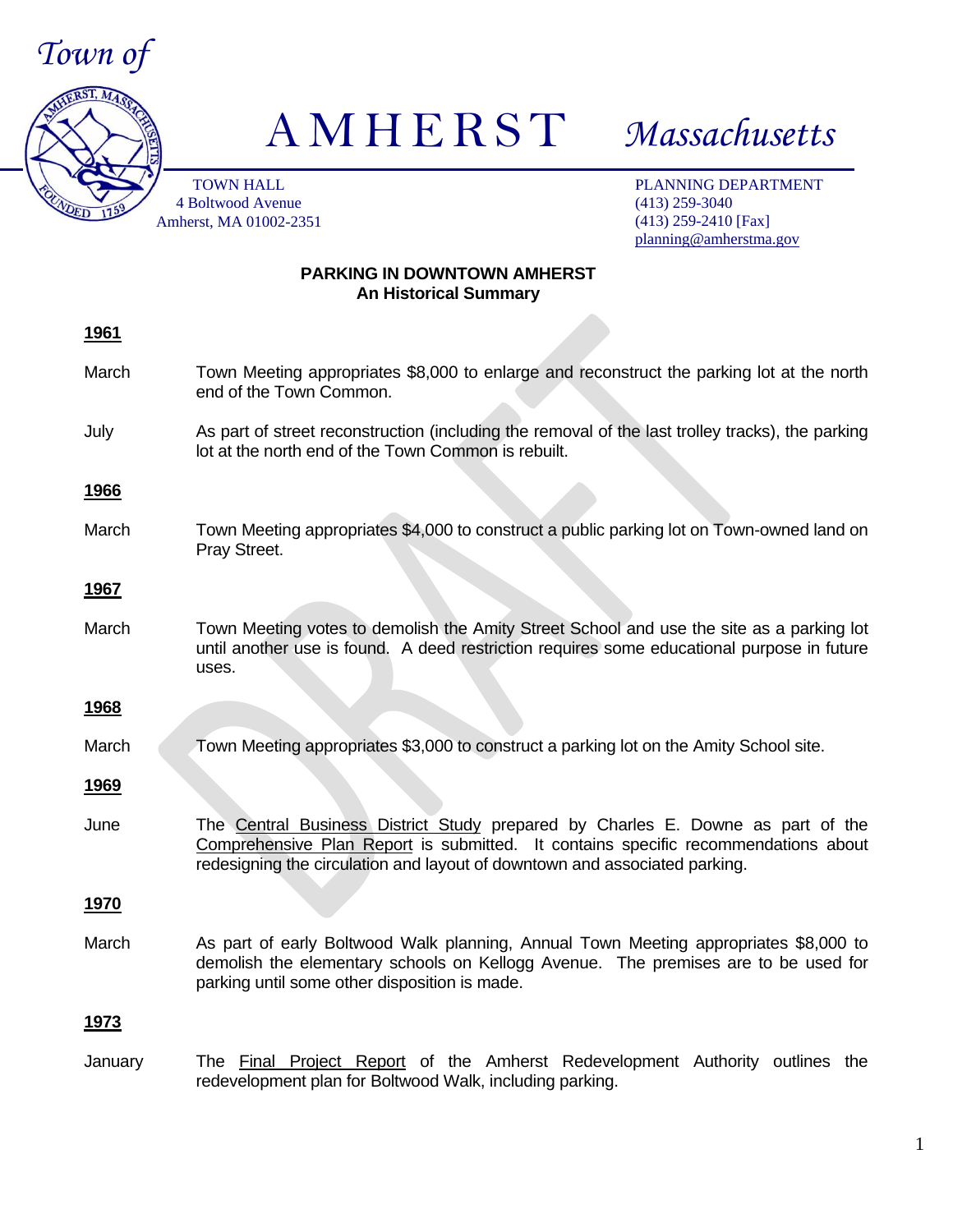January The Final Report of the Select Committee On Goals for Amherst (SCOG) is completed and submitted. It recommends creating new parking areas and garages downtown.

## **1976**

The Amherst Local Growth Policy Committee (part of a state-wide planning effort) completes an extensive questionnaire distributed by the Office of State Planning. It emphasizes the importance of the Town Center and recommends expanded off-street parking and an associated shuttle service.

## **1977**

Draft - A Parking Study by L.N. Wershbale is completed and submitted. It includes extensive recommendations for the improvement of downtown parking, including better signs, separate employee parking, increased meter rates and expanding the supply of parking.

The Chamber of Commerce publishes Proposals to Enhance Economic Development in Amherst Town Center. It identifies limited parking facilities as a downtown liability, and recommends peripheral lots connected to downtown by a trolley system.

The Parking Report prepared by the Office of the Town Planner is completed and submitted. It includes extensive recommendations for parking improvements, including better signs, new parking lots, a parking deck structure in the Louis' Foods (now CVS) parking lot, more compact spaces, separate employee/resident parking, adjusted meter periods, improved parking enforcement and shared private/public lots.

# **1978**

The Chamber of Commerce completes and submits Parking in the Central Business District. It recommends better signs, adjusting meter periods, directing all-day parkers to specific lots, and expanding the supply of parking, including long-term off-street parking for shoppers.

The Amherst Redevelopment Authority completes and submits its Feasibility Report for Amherst Parking Structure. It recommends building a multi-level parking structure in one of two downtown locations—behind the Post Office (immediately north of Kellogg Avenue and Boltwood Walk) and at the corner of Amity and South Prospect Streets.

- May The Annual Town Meeting votes to ask the Select Board to establish an ad hoc committee to study downtown parking and submit a final report by January 1, 1980.
- October The Preliminary Report of the Amherst Parking Study Committee (Klein Report) is completed and submitted. It recommends consolidating responsibility for administering the parking system (in a new position in the Police Department), better promotion of existing parking, metering on-street parking spaces on streets near the downtown, completing meter installations previously recommended, increasing meter rates and expanding parking in selected areas.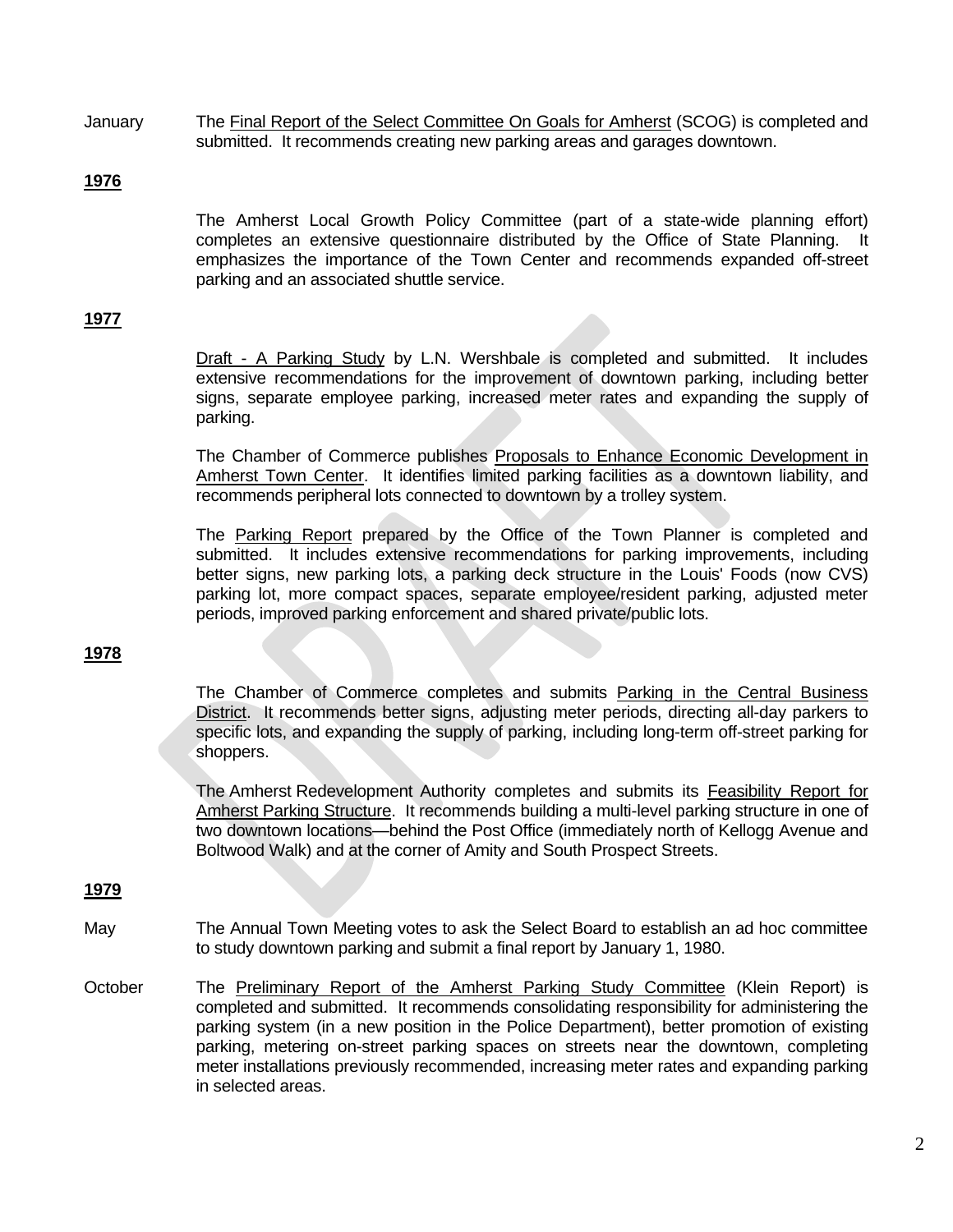**1980**

First Annual Update of the Overall Economic Development Program (OEDP) Plan is completed and submitted. It recommends the development of a new off-street parking facility and/or expanding the number of existing parking spaces.

August Draft - Amherst Parking Garage Feasibility Report, prepared by Richard Goldman is completed. It concludes that a parking garage is feasible and can be built to fit in with the character of the downtown.

## **1984**

- June The Select Board appoints a Town Center Task Force to collect data and analyze information concerning the downtown, and make recommendations for short- and longterm actions.
- October The Town Center Task Force Final Report is completed and submitted. It includes several parking recommendations, including removing a prohibition on the rental of surplus downtown land as parking, and requiring payments-in-lieu of parking spaces for new construction within the Municipal Parking Zone. It requests action on the parking recommendations of the Klein Report (October 1979) and asks the Town to "proceed with all deliberate speed to plan and construct central parking structure(s) in the CBD."
- October Town Meeting votes to authorize eminent domain acquisition of the former Louis' Foods (now CVS) parking lot and portions of adjacent properties and entryways, exclusive of buildings, and appropriates \$825,000 for that purpose. This ensures Town control of the parking lot and allows for a possible future parking structure on the site.

# **1985**

August The Redevelopment Authority holds a series of meetings soliciting public input on the best use of the remaining undeveloped parcel (C-3) in the urban renewal area, currently used for loosely organized parking.

# **1986**

- May The Downtown Subcommittee of the Planning Board issues a report, Downtown Parking Facilities, on the need for additional parking and an off-street parking facility.
- July A Select Board response to a new proposal from the Amherst Redevelopment Authority for redevelopment of the final portion of the Boltwood Walk project includes its concern that new uses in the area might increase parking needs.
- August The Amherst Redevelopment Authority votes to donate \$5,000 to the Town to assist with the cost of a parking consultant to help resolve the location of a future downtown parking facility.
- October The Select Board appoints a Parking Task Force to recommend suitable sites for a parking garage, along with a preliminary design and financing mechanisms.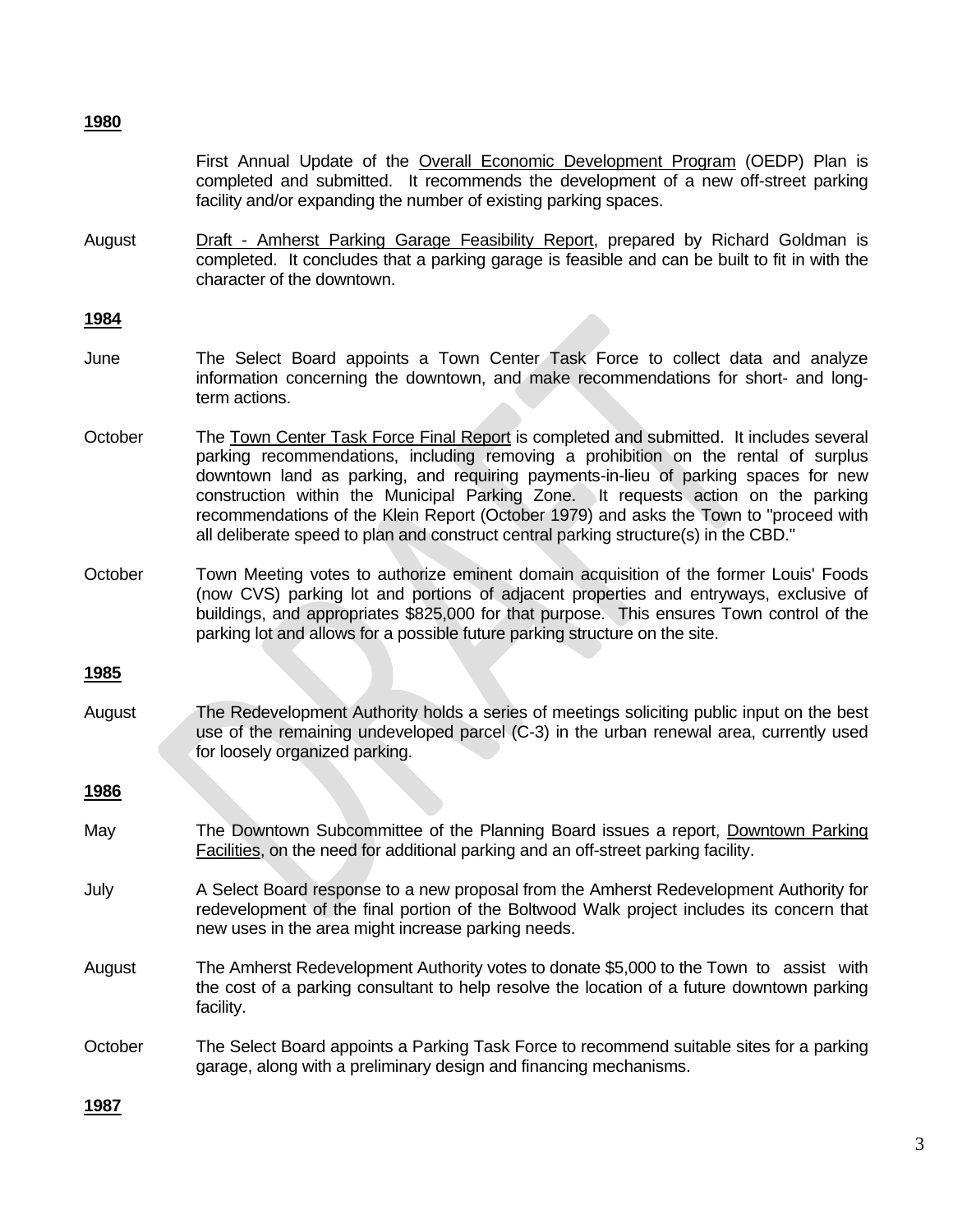April Town Meeting appropriates \$50,000 for a downtown parking garage study to support the work of the Parking Task Force.

## **1988**

- January Arrowstreet Inc. of Cambridge is hired to undertake the downtown off-street parking facilities study under the direction of the Parking Task Force.
- December Parking Task Force holds a planning "charette" at the Bangs Community Center, soliciting citizen discussion and review of major off-street parking sites as well as other parking problems and solutions.

#### **1989**

- January Arrowstreet Inc. issues Phase I Report Parking Facilities Study analyzing three possible downtown parking facility sites--Boltwood Walk, the CVS lot, and the lots at the corner of Amity and South Prospect Streets.
- June The Town purchases the northern 2/3's of the parking lot behind CVS (former Louis' Foods).

## **1990**

- January The Parking Task Force and Arrowstreet complete and issue their final Parking Facilities Report, recommending the CVS lot as the preferred parking garage site and including a preliminary design and cost estimate (\$2.8 million). It also recommends short-term improvements to the parking meter system and existing parking regulations. The Select Board votes to authorize the Parking Task Force to proceed with preliminary designs on the CVS lot and asks the Town Manager to explore ways to develop improved parking at the Amity Street site.
- August **The Parking Task Force issues its final report**, Recommendations on the Metering System in Amherst, which recommends specific changes in the existing parking meter system.

#### **1991**

September The Town/Commercial Relations Committee (TCRC), Planning Board and Chamber of Commerce sponsor a day-long Downtown Forum, attended by over 120 community leaders and citizens. The Forum considers downtown strengths and weaknesses, and future goals. Parking is one of the principal topics of concern.

- February Six Downtown Task Forces formed at the Sept. 1991 Downtown Forum, having investigated areas of concern in detail, submit their reports and action recommendations to the Town Commercial Relations Committee (TCRC), which compiles them into a single document.
- March A second Downtown Forum is held, at which the recommendations of the Downtown Task Forces are reviewed and consensus is sought on the most important actions to pursue.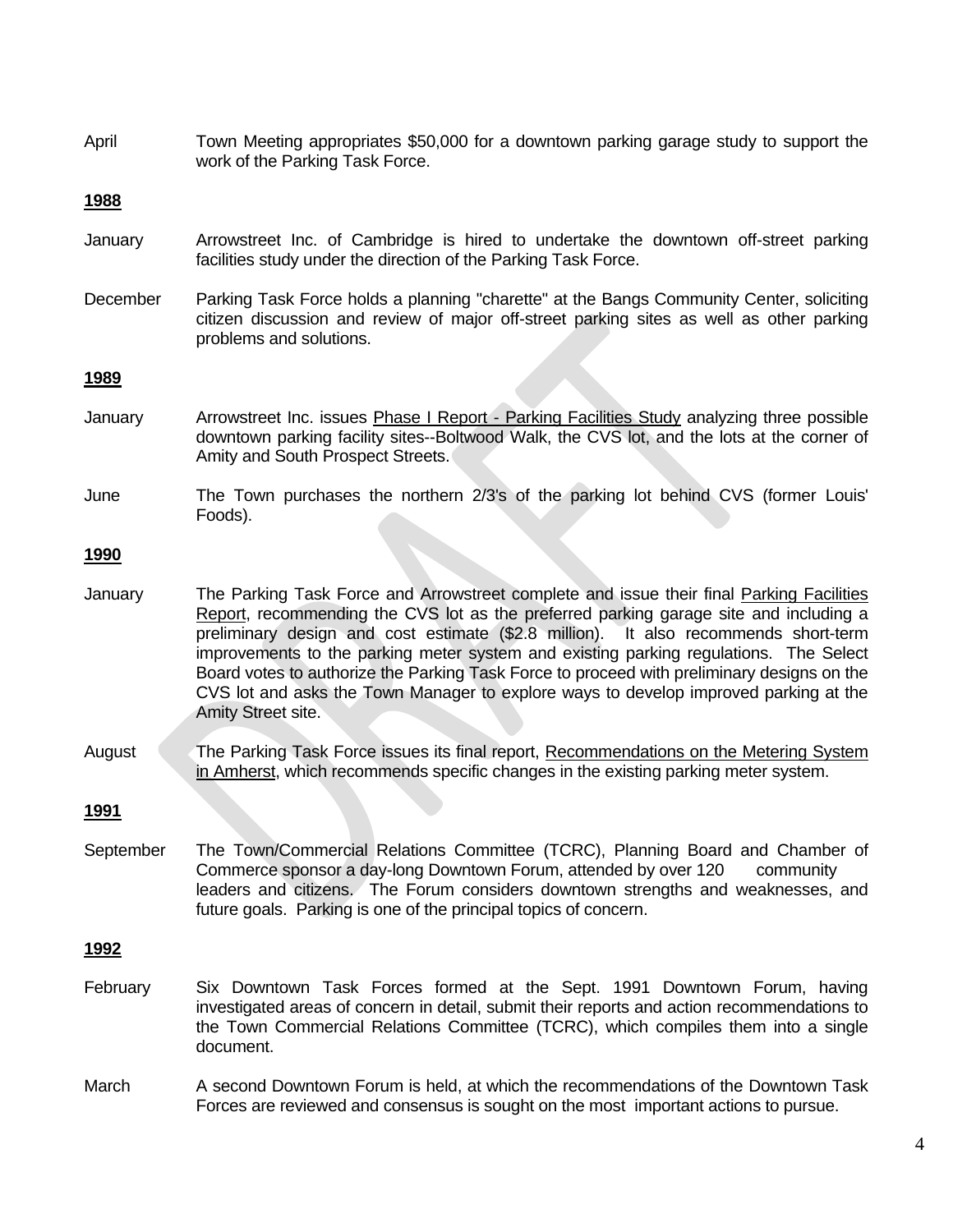July The TCRC presents a completed Downtown Action Plan to the Select Board, which votes to accept the Plan. Among its parking recommendations are: better signs, consolidating administration of the parking meter system under one authority, reorganizing meter periods and rates, visually indicating meter periods on meters, creating new parking/delivery regulations, investigating the feasibility of restriping parking spaces, initiating joint public/private arrangements to provide separate employee parking, installing central control mechanisms for large lots, completing the eminent domain acquisition of the CVS lot parking areas and entryways, incorporating meter system improvements into the Town's capital budget plan, undertaking a full parking demand study of the downtown area and proceeding with active planning (financing and design) for the development of a downtown parking garage on the CVS lot.

## **1993**

August Select Board appoints a Parking Commission to oversee the parking system. The Town Engineer is assigned as staff support for the Commission.

> At the Parking Commission's request, the Select Board declares selected free parking periods to support summer-time business activity downtown. Parking enforcement is increased.

## **1994**

- February Parking meters in most off-street lots are changed from 1 hour to 2 hours, to allow for longer shopping and dining periods. Many on-street meters are replaced.
- June Town Meeting appropriates \$25,000 for purchase and installation of a central parking meter machine for the Town's portion of the CVS lot.

#### **1995**

January A central meter machine is installed in the Town's portion of the lot behind CVS.

The Parking Commission begins work on a parking permit system for downtown employers, employees and residents.

- May Parking Commission makes several recommendations to increase on-street parking downtown, to better accommodate large events in Town. The centerline and shoulder of Main Street are relocated to allow street-side parking between Churchill Street and the Dickinson Homestead.
- September Downtown Wayfinding Sign System (CDBG grant-funded handicapped accessible signs for the downtown) are installed, including signs directing drivers to public parking lots.

## **1996**

During the summer, state Senator Stan Rosenberg, Chair of the Senate Ways and Means Committee, places \$3,000,000 in a state transportation bond for Off-Street Parking funds for a future Amherst parking garage.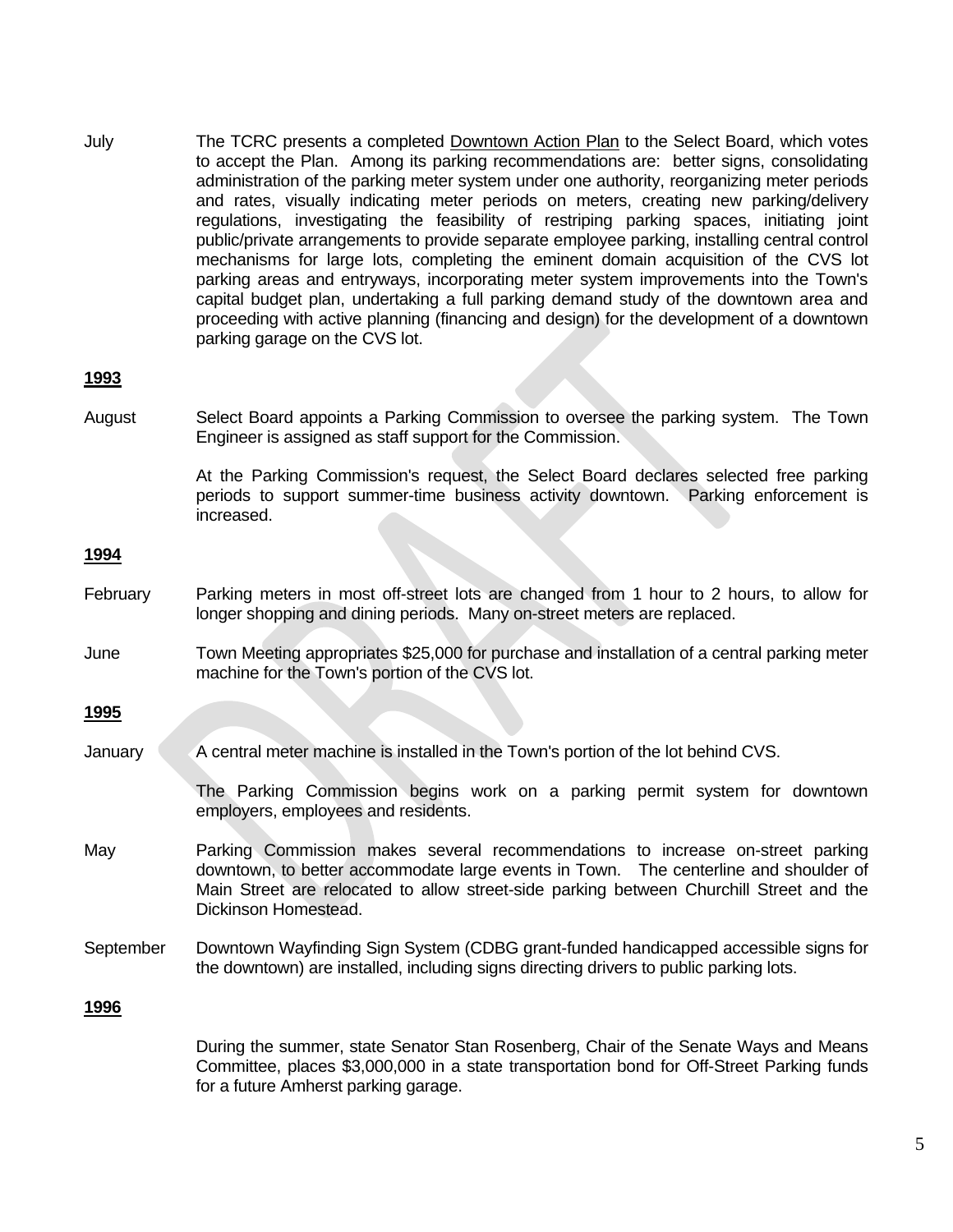Fall Special Town Meeting appropriates \$15,000 to update old parking garage plans.

After seven separate public meetings on the issue, and a petition proposal for a smaller garage at that site, the Boltwood Walk site is selected. The architectural firm of Meyer and Meyer is hired by the Town to review designs by Arrowstreet, Inc. and local architect Peter Kitchell for multi-level garage structures, and to develop a compromise design.

# **1997**

- May The preliminary Meyer and Meyer plan is presented to and endorsed by the Select Board, which appoints a Parking Garage Building Committee.
- November The Fall Special Town Meeting acts on several articles concerning competing designs for a parking garage—a "Boltwood Place" design by Meyer and Meyer for a three-level garage (underground, ground level and above ground), as approved by the Parking Garage Building Committee and a "Pro Bono" design by architect Peter Kitchell for one underground and one ground level. Town Meeting approves a compromise design for a two-level garage (underground and ground level), with central pedestrian space and structural capacity for future expansion upward of one additional above-ground level.

The Select Board appoints a new Parking Garage Building committee.

# **1998**

- February A voter referendum effort seeking to overturn the decision of Town Meeting fails.
- April Apetition article on the Annual Town Meeting warrant seeking to rescind the vote of the 1997 Fall Town Meeting on the garage or delay its implementation is defeated.

The new Parking Garage Building Committee selects a design team (Wallace Floyd Associates) for the Boltwood Walk parking garage and a contract is signed.

The Town applies for and is awarded an Off-Street Parking grant for \$3,000,000. The Parking Garage Building Committee works with the design team to refine the parking garage design.

The Parking Commission continues to work on refining the downtown parking system of which the garage would be a part.

# **1999**

May Annual Town Meeting again defeats (51 for, 124 against) a petition article to stop construction of the garage, as well as efforts by architect Peter Kitchell, Co-Chair of the Parking Garage Building Committee, to convince Town Meeting to substitute an alternative design (his own) for the one which the Committee had developed and approved.

> Town Meeting declines to support a request for an additional \$300,000 to reinforce the surface deck. After meeting with the Select Board, the ARA and the Finance Committee, the Parking Garage Building Committee confirms an earlier vote to sacrifice parking spaces in order to fund surface deck reinforcement and additional surface amenities.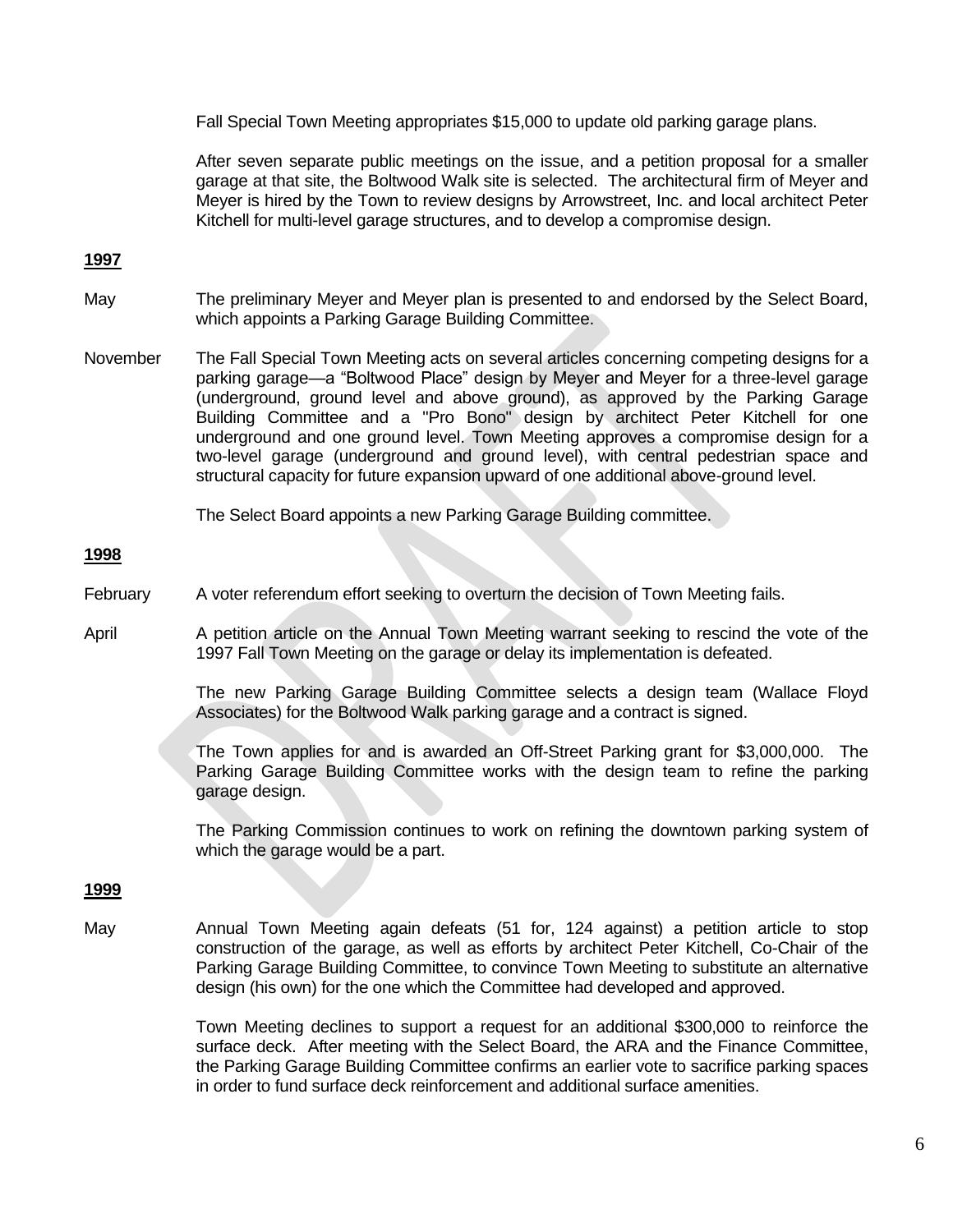|             | At the recommendation of the Parking Commission, several new commercial loading zones<br>are created.                                                                                                                                                                                                                                                                                                                                                 |
|-------------|-------------------------------------------------------------------------------------------------------------------------------------------------------------------------------------------------------------------------------------------------------------------------------------------------------------------------------------------------------------------------------------------------------------------------------------------------------|
| July        | The Parking Commission begins a series of public hearings on a new Town Center parking<br>permit system for side streets adjacent to the downtown.                                                                                                                                                                                                                                                                                                    |
| October     | On October 6, the Planning Board grants Site Plan Review approval for the Boltwood Walk<br>parking garage.                                                                                                                                                                                                                                                                                                                                            |
| 2000        |                                                                                                                                                                                                                                                                                                                                                                                                                                                       |
|             | Despite six Town Meeting votes and a Town-wide voter referendum in favor of the parking<br>garage, opponents filed three lawsuits in an attempt to stop construction.                                                                                                                                                                                                                                                                                 |
|             | For a variety of reasons, the first set of garage construction bids received exceeds the<br>appropriated funds by \$600,000. Among them may have been the third lawsuit, which<br>named all known and potential bidders as defendants. One judge dismisses a challenge to<br>the Town's right to acquire easements at the project site. Another judge dismisses by other<br>plaintiffs seeking to halt construction, allowing the project to proceed. |
|             | The Parking Garage Building Committee works with the architect to pare down the garage<br>design for rebidding.                                                                                                                                                                                                                                                                                                                                       |
| April       | Annual Town Meeting establishes a Transportation Enterprise Fund to pay for<br>management of the parking system, including the garage, ands to help fund public transit<br>and other alternatives to downtown car traffic.                                                                                                                                                                                                                            |
| October     | The Select Board formally adopts the Town Center parking permit system.                                                                                                                                                                                                                                                                                                                                                                               |
| <u>2001</u> |                                                                                                                                                                                                                                                                                                                                                                                                                                                       |
| February    | A Special Town Meeting appropriates an additional \$1 million for the parking garage<br>project.                                                                                                                                                                                                                                                                                                                                                      |
| March       | Massachusetts Land Court denies garage opponents' request for a preliminary injunction to<br>halt construction while their appeal of the Planning Board Site Plan Review approval is<br>pending.                                                                                                                                                                                                                                                      |
|             | Aquadro & Cerruti of Northampton sign a contract to build the Boltwood Walk parking<br>garage for \$4.04 million. The total project cost is \$5 million, which includes a contingency<br>of \$119,495, \$448,860 for design work, and \$330,000 for acquiring land and easements.                                                                                                                                                                     |
| April       | Groundbreaking for the parking garage is held April 2.                                                                                                                                                                                                                                                                                                                                                                                                |
| 2002        |                                                                                                                                                                                                                                                                                                                                                                                                                                                       |
|             | The Parking Garage Committee tours the partially<br>Garage construction proceeds.<br>completed underground level of the structure.                                                                                                                                                                                                                                                                                                                    |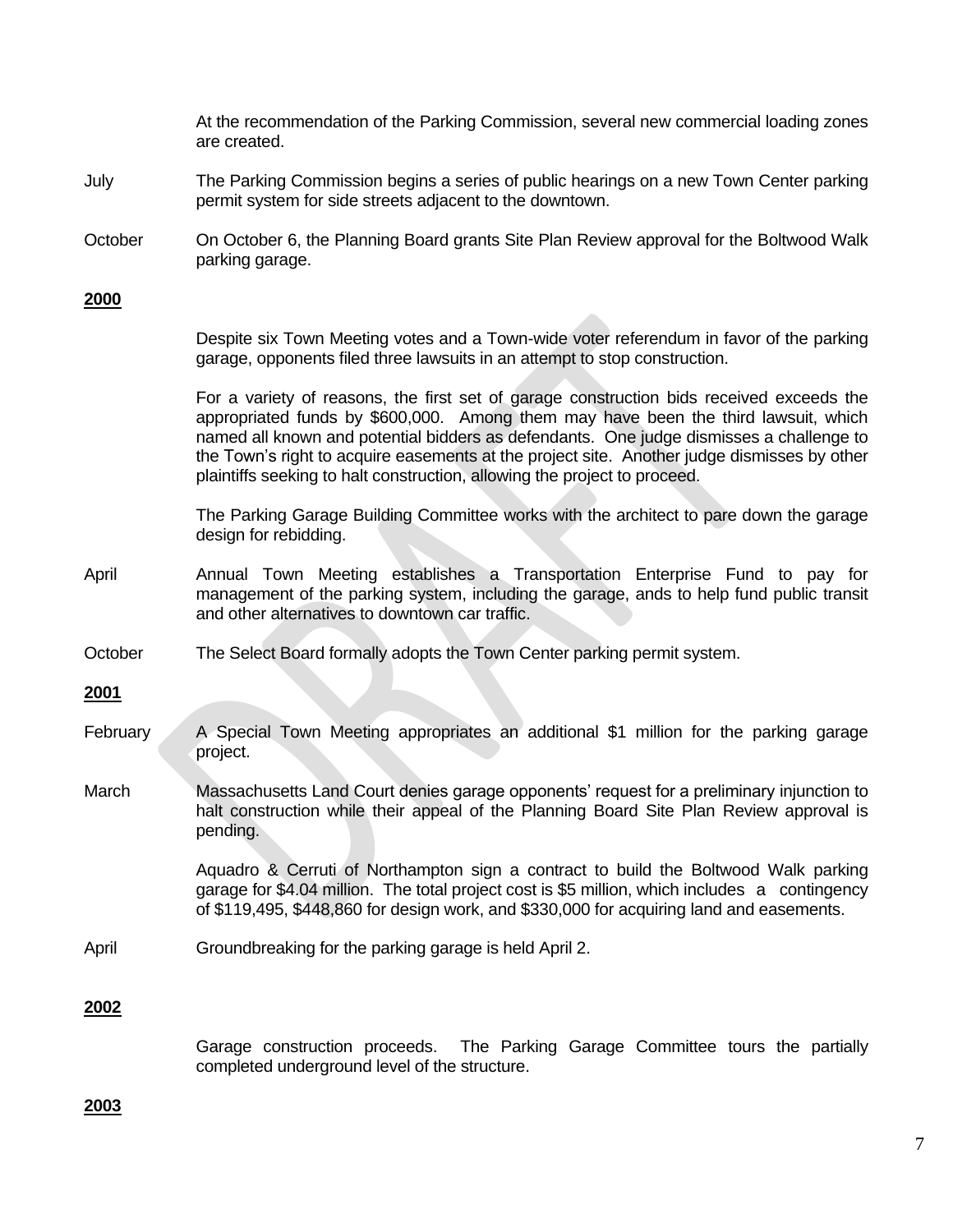The Boltwood Walk parking garage officially opens. Twenty-five (25) spaces in the lower level are leased to nearby businesses and residents.

The Parking Commission considered parking hours and rates throughout the downtown. Off-street parking hours are changed, with the CVS lot extending from 6 p.m. to 8 p.m., and the Boltwood Walk garage hours being shortened from 11 p.m. to 8 p.m.

**2004**

#### **2005**

#### **2006**

September The Town/Commercial Relations Committee recommends creating a period of free parking downtown prior to the winter holidays, to help support downtown shopping. On the first Saturday of December, on-street meters would be bagged. Beginning the second Saturday of December and continuing for nine (9) days, parking in off-street public lots would be free. The Select Board voted unanimously to accept the recommendation.

## **2007**

The Pioneer Valley Planning Commission (PVPC) is hired to conduct a study and analysis of downtown parking.

## **2008**

April The Pioneer Valley Planning Commission submits its report on downtown parking. The report concludes that "the current parking supply in the downtown area of Amherst sufficiently meets the current parking demand"—meaning total supply meets total demand- but also notes that parking demand is localized around specific downtown destinations in the southern end of the downtown. Available public parking supply near those destinations is significantly over-burdened, regularly exceeding legal occupancy. The report indicates that the mostly private parking lots in the north end of the downtown are not located near the most desired downtown destinations, and are regularly under-utilized. The study makes several recommendations regarding the creation of public-private parking arrangements, improvements to parking signage, and public outreach intended to make citizens more aware of available under-utilized parking distant from destinations. It recommends increased enforcement of existing prohibitions on meter-feeding, and the use of "overflow signs" directing drivers attempting to park in over-burdened public lots to underutilized, more distant lots during peak times.

> The Town Manager appoint an ad hoc Parking Task Force composed of staff and selected citizens to advise him on implementation of downtown parking recommendations.

**2009**

The Parking Task Force issues its recommendations about priorities in implementing